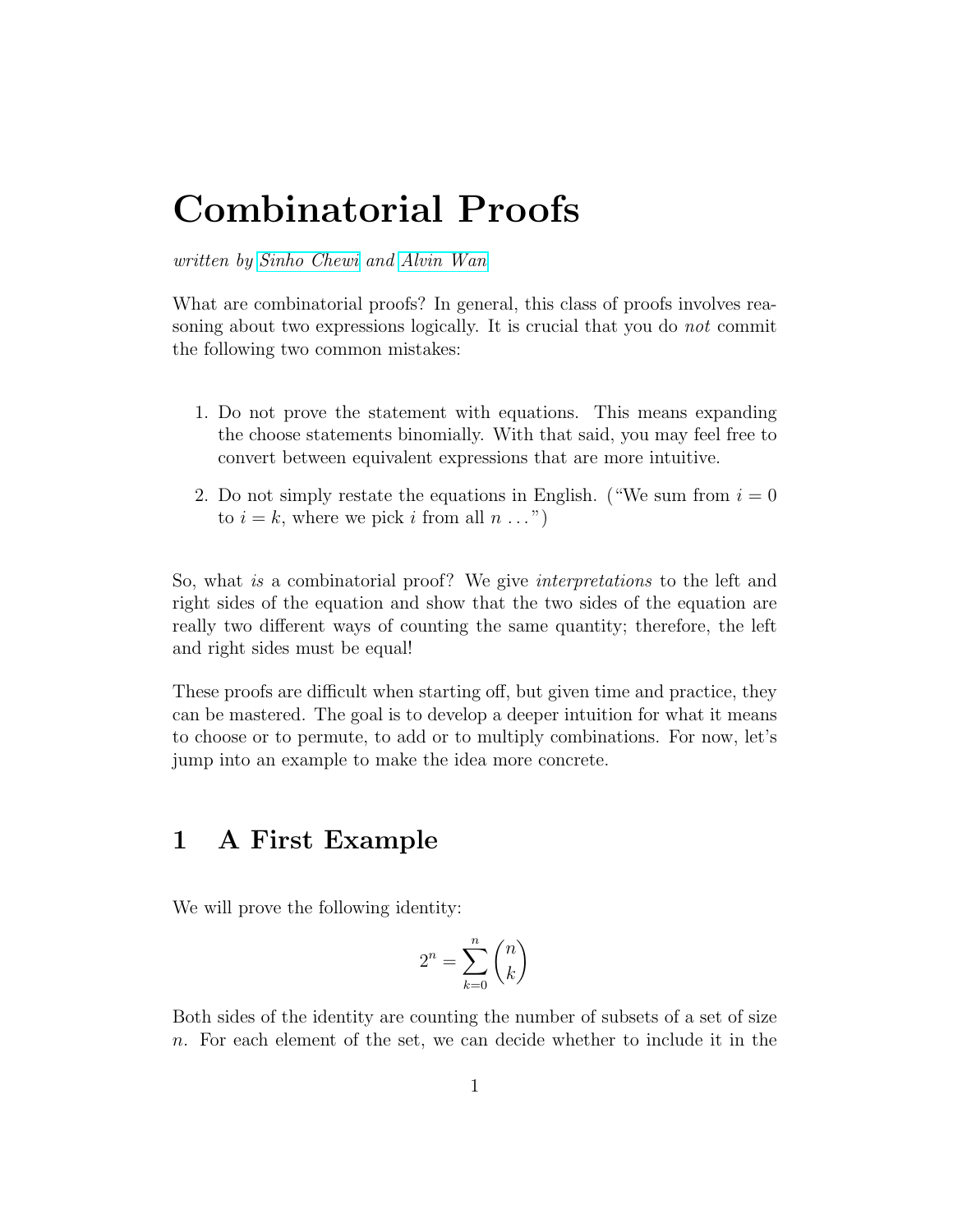subset or not. This yields two choices for each of the  $n$  elements, for a total of  $2^n$ : this is the left side.

On other other hand,  $\binom{n}{k}$  $\binom{n}{k}$  is the number of subsets of size k. Since we need to account for subsets of all possible sizes, we need to sum over all values of  $k$  from 0 to *n*: this yields the right side.

We have shown that both sides of the equation count the same quantity, so by combinatorial argument, the two sides of the equation are equal.

## 2 Strategies

Several of the following are broadly applicable, for all sections in probability. However, we will introduce them here, as part of a set of approaches you can use to tackle combinatorial proofs.

- Addition is OR, and multiplication is AND.
	- "Expand" coefficients.  $2\binom{n}{2}$  $\binom{n}{2} = \binom{n}{2}$  $\binom{n}{2} + \binom{n}{2}$  $\binom{n}{2}$ , so consider all pairs of elements from a set of size *n* OR all pairs from (another) *n*.
	- Distribute quantities.  $\binom{n}{2}$  ${n \choose 2}^{a+b} = {n \choose 2}$  $\binom{n}{2}^a \binom{n}{2}$  $\binom{n}{2}^b$ , so we consider all pairs from  $n$ ,  $a$  times, AND all pairs from (another)  $n$ ,  $b$  times.
- Switch between equivalent forms for combinations, to see which makes more sense.
	- Rewrite quantities as "choose 1".  $n = \binom{n}{1}$  $\binom{n}{1}$ , so we pick one from n items.
	- Toggle between the two quantities:  $\binom{a+b}{a}$  $\binom{+b}{a} = \binom{a+b}{b}$  $b<sup>b</sup>$ ). This is because choosing  $a$  elements to be in your set is the same as choosing  $b$ elements to not be in your set.
- Try applying the first rule of counting as well.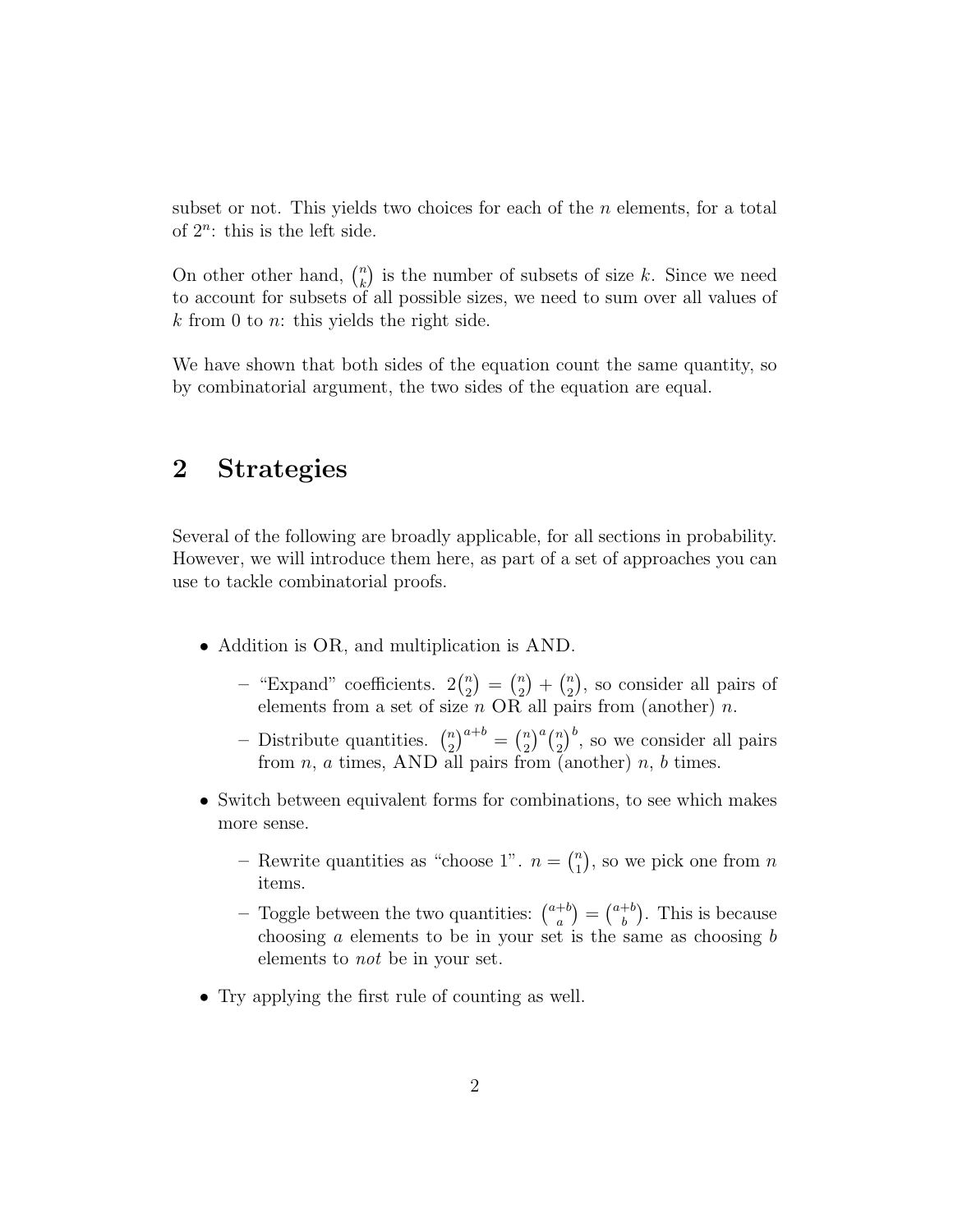- $-2<sup>n</sup>$  is the number of all (possibly empty) subsets of a set of size n. In other words, we consider two possibilities for all  $n$  items: {Include, Don't Include}.
- $\binom{n}{k}$  $\binom{n}{k} k! = \frac{n!}{(n-k)!}$ , which is the number of *ordered* subsets of size k (from a set of size  $n$ ).
- Make sure to not to use equations to prove your result.

## 3 More Examples

Try to do these on your own first. The key to learning how to do combinatorial proofs is to pick up on the common patterns and tricks.

1.

$$
\binom{n}{r}\binom{r}{k} = \binom{n}{k}\binom{n-k}{r-k}
$$

**Solution**: From *n* students, we elect a student council by choosing  $r$ students, and among the student council, we elect k officers. For the right side, we start by choosing the  $k$  officers, and then we choose the  $r - k$  other members of the student council.

2.

$$
\binom{2n}{n} = 2\binom{2n-1}{n-1}
$$

Solution: This one is really tricky! The factor of 2 multiplying the right side is not easily interpretable, until we write  $2\binom{2n-1}{n-1}$  ${n-1 \choose n-1}$  as  $\binom{2n-1}{n-1}$  $\binom{2n-1}{n-1} +$  $\binom{2n-1}{n}$  $\binom{2n-1}{n-1}$ . Then, observe that  $\binom{2n-1}{n-1}$  $\binom{2n-1}{n-1} = \binom{2n-1}{n}$  ${n-1 \choose n}$  (using the identity  ${a+b \choose a}$  $\binom{+b}{a}$  =  $\binom{a+b}{b}$  $\binom{+b}{b}$ ). Now, we are ready to present the story. 2n students are auditioning for n spots in the school play. The left side directly counts the number of ways to choose the  $n$  actors. On the right side, we consider a more indirect scheme: suppose the first student to audition is named Sarah. We can choose to keep Sarah, in which case we have to choose  $n-1$  more actors from the remaining  $2n-1$  students. If we choose to